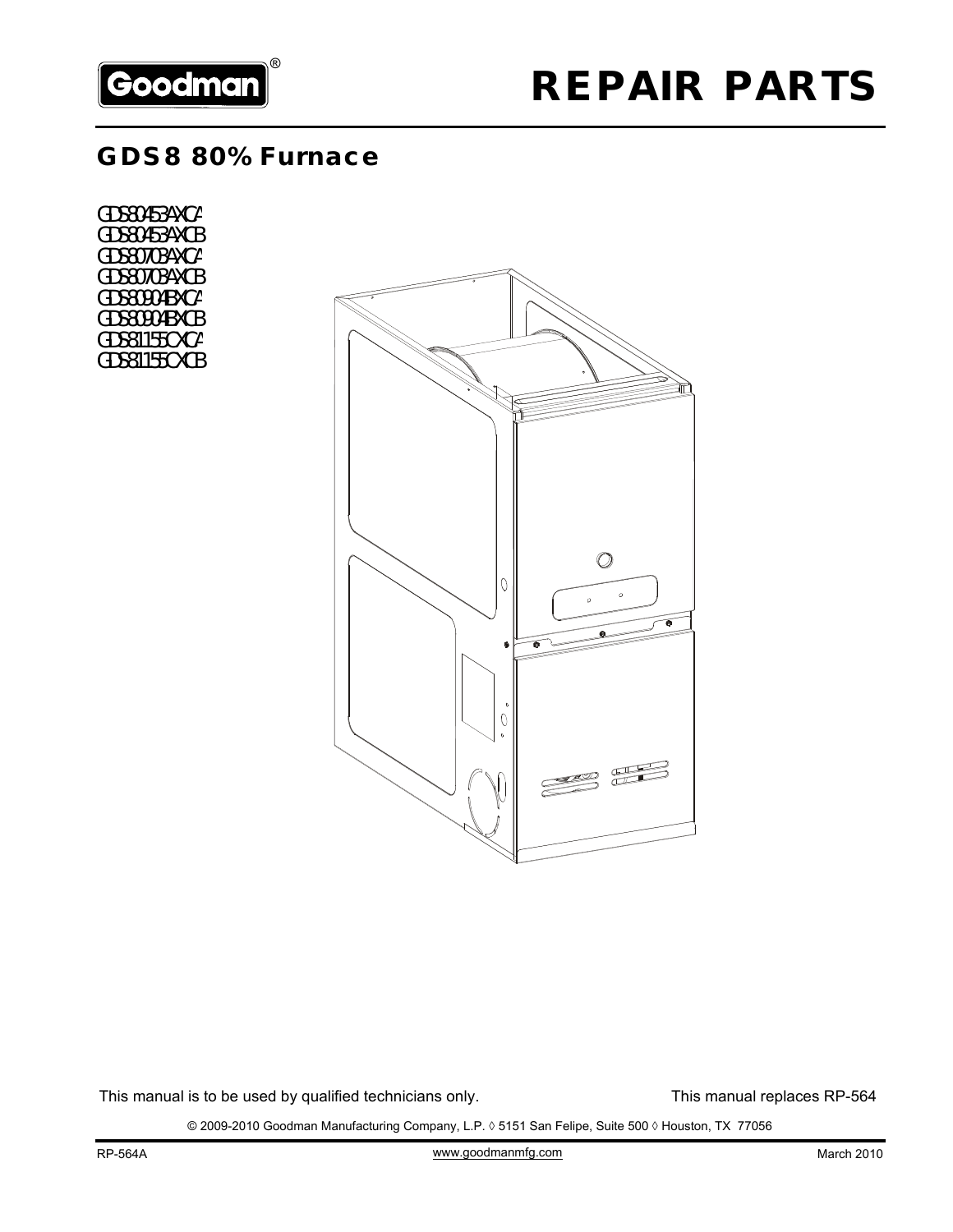### **Index**

| <b>Functional Parts List</b> |  |
|------------------------------|--|
| Illustration and Parts       |  |

*Views shown are for parts illustrations only, not servicing procedures.*

Rev. A: Added CB revision models.

AR - As Required NA - Not Available NS - Not Shown 00000000 - See Note QTY - Quantity Example (QTY 3) (If Quantity not shown, Quantity = 1) M - Model Example (M1) (If M Code not shown, then part is used on all Models) **Text Codes:**

#### **Expanded Model Nomenclature:**

 Example M1 - Model#1 M2 - Model#2 M3 - Model#3

Goodman Manufacturing Company, L.P. is not responsible for personal injury or property damage resulting from improper service. Review all service information before beginning repairs.

Warranty service must be performed by an authorized technician, using authorized factory parts. If service is required after the warranty expires, Goodman Manufacturing Company, L.P. also recommends contacting an authorized technician and using authorized factory parts.

Goodman Manufacturing Company, L.P. reserves the right to discontinue, or change at any time, specifications or designs without notice or without incurring obligations.

For assistance within the U.S.A. contact: Consumer Affairs Department Goodman Manufacturing Company, L.P. 7401 Security Way Houston, Texas 77040 877-254-4729-Telephone 713-863-2382-Facsimile

International Division International Division<br>Goodman Manufacturing Company, L.P. 7401 Security Way Houston, Texas 77040 713-861-2500-Telephone 713-863-2382-Facsimile For assistance outside the U.S.A. contact: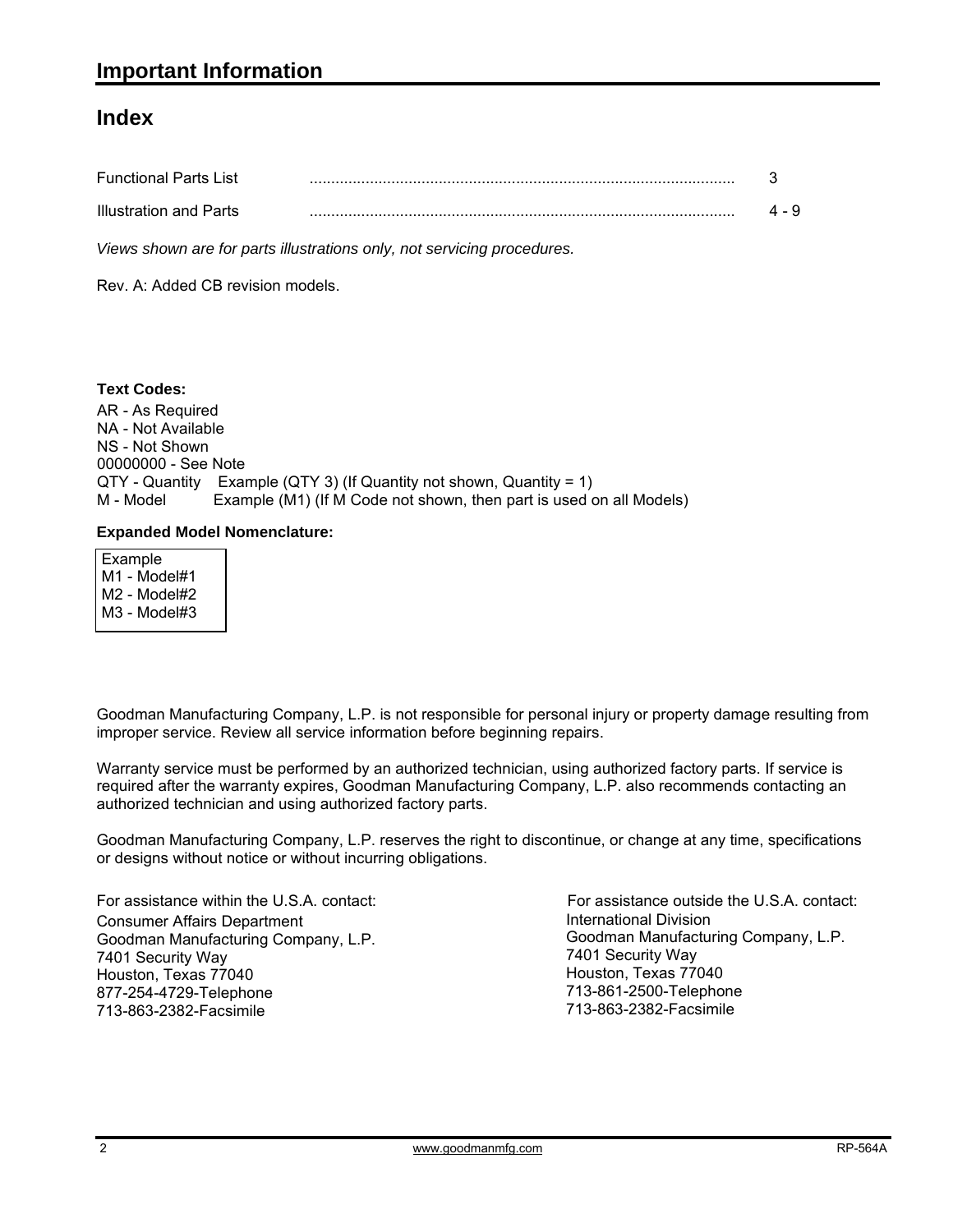### **Functional Parts**

### **Part No: Description:**

|             |                                                      | E١ |
|-------------|------------------------------------------------------|----|
| 2539307S    | BLOWER HOUSING 10 X 10 (M7, M8)                      | Λ  |
| 2539305S    | BLOWER HOUSING 10 X 6 (M1, M2, M3, M4)               | ٨  |
| 2539306S    | BLOWER HOUSING 10 X 8 (M5, M6)                       | ٨  |
| 0131F00022  | BLOWER MOTOR 1/2 HP, 4 SP, 6 PL (M5, M6)             | ٨  |
| 20046618S   | BLOWER MOTOR 3/4 HP (M7, M8)                         | Λ  |
| B1368047A   | BLOWER WHEEL 10 X 10 (M7, M8)                        | ٨  |
| B1368034S   | BLOWER WHEEL 10 X 6 (M1, M2, M3, M4)                 | Λ  |
| B1368016S   | BLOWER WHEEL 10 X 8 (M5, M6)                         | Λ  |
|             | CAP125000370RPS CAPACITOR 12.5/370V (M1, M2, M3, M4) |    |
|             | CAP200000440RPS CAPACITOR 20/370V (M5, M6)           |    |
|             | CAP250000370RPS CAPACITOR 25/370V (M7, M8)           |    |
| 0130F00010  | <b>FLAME SENSOR</b>                                  |    |
| B1282628    | GAS VALVE (36G) (M1, M3, M5, M7)                     |    |
| 0151M00013  | GAS VALVE (HONEYWELL 1 STG) (M2, M4,<br>M6, M8)      |    |
| PCBBF123S   | IGNITION BOARD, HSI INTEGRATED                       |    |
| 20165703S   | <b>IGNITOR</b>                                       |    |
| B1370818    | <b>INTERLOCK SWITCH</b>                              |    |
| 10123529    | <b>MANUAL RESET LIMIT</b>                            |    |
| 0131F00021  | MOTOR, 1/3HP, 4SP, 6PL (M1, M2, M3, M4)              |    |
| 10716003    | ORIFICE (QTY AR)                                     |    |
| 0130F00038  | PRIMARY LIMIT - LT BLUE 120°                         |    |
| 0130F00036  | PRIMARY LIMIT - PINK (M5, M6, M7, M8)                |    |
| 0130F00035  | PRIMARY LIMIT - PURPLE 220° (M1, M2, M3,<br>M4)      |    |
| B1141605    | TRANSFORMER 120V TO 24V, 40 VA                       |    |
| 0131M00002S | <b>VENT MOTOR</b>                                    |    |

#### Expanded Model Nomenclature

| M1 - GDS80453AXCA |  |
|-------------------|--|
| M2 - GDS80453AXCB |  |
| M3 - GDS80703AXCA |  |
| M4 - GDS80703AXCB |  |
| M5 - GDS80904BXCA |  |
| M6 - GDS80904BXCB |  |
| M7 - GDS81155CXCA |  |
| M8 - GDS81155CXCB |  |

#### **SPECIAL PARTS**

| 0161F00007     | <b>GOODMAN NAMEPLATE</b>                    |
|----------------|---------------------------------------------|
| <b>HI-115A</b> | HOMEOWNERS INSTRUCTIONS (M1, M3,<br>M5, M7) |
| <b>HI-115B</b> | HOMEOWNERS INSTRUCTIONS (M2, M4,<br>M6, M8) |
| $IO-669$       | INSTALL-HUMIDIFIER                          |
| IO-359C        | INSTR, INSTL & OPER (M1, M3, M5, M7)        |
| $IO-359D$      | INSTR, INSTL & OPER (M2, M4, M6, M8)        |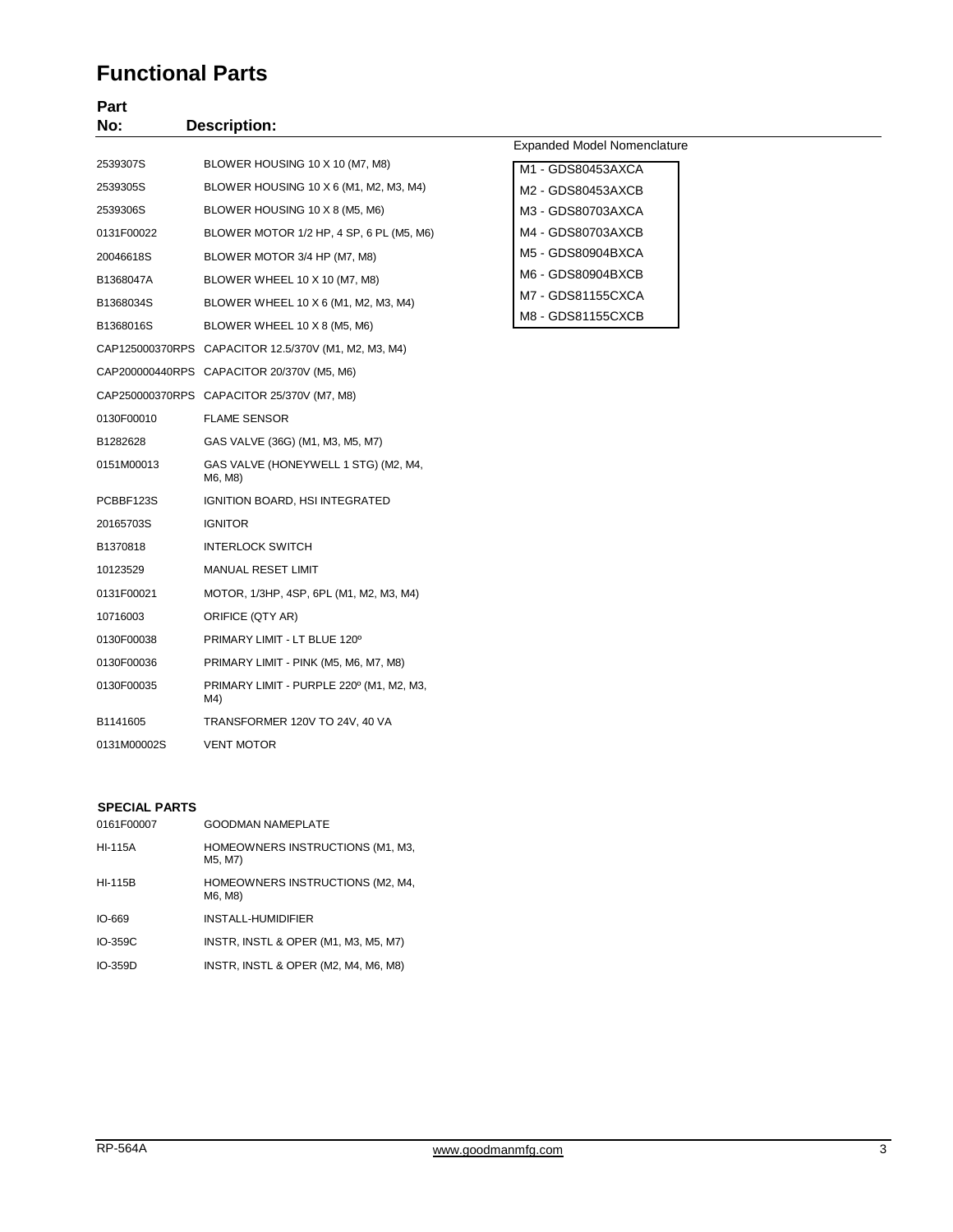# **Cabinet Assy**

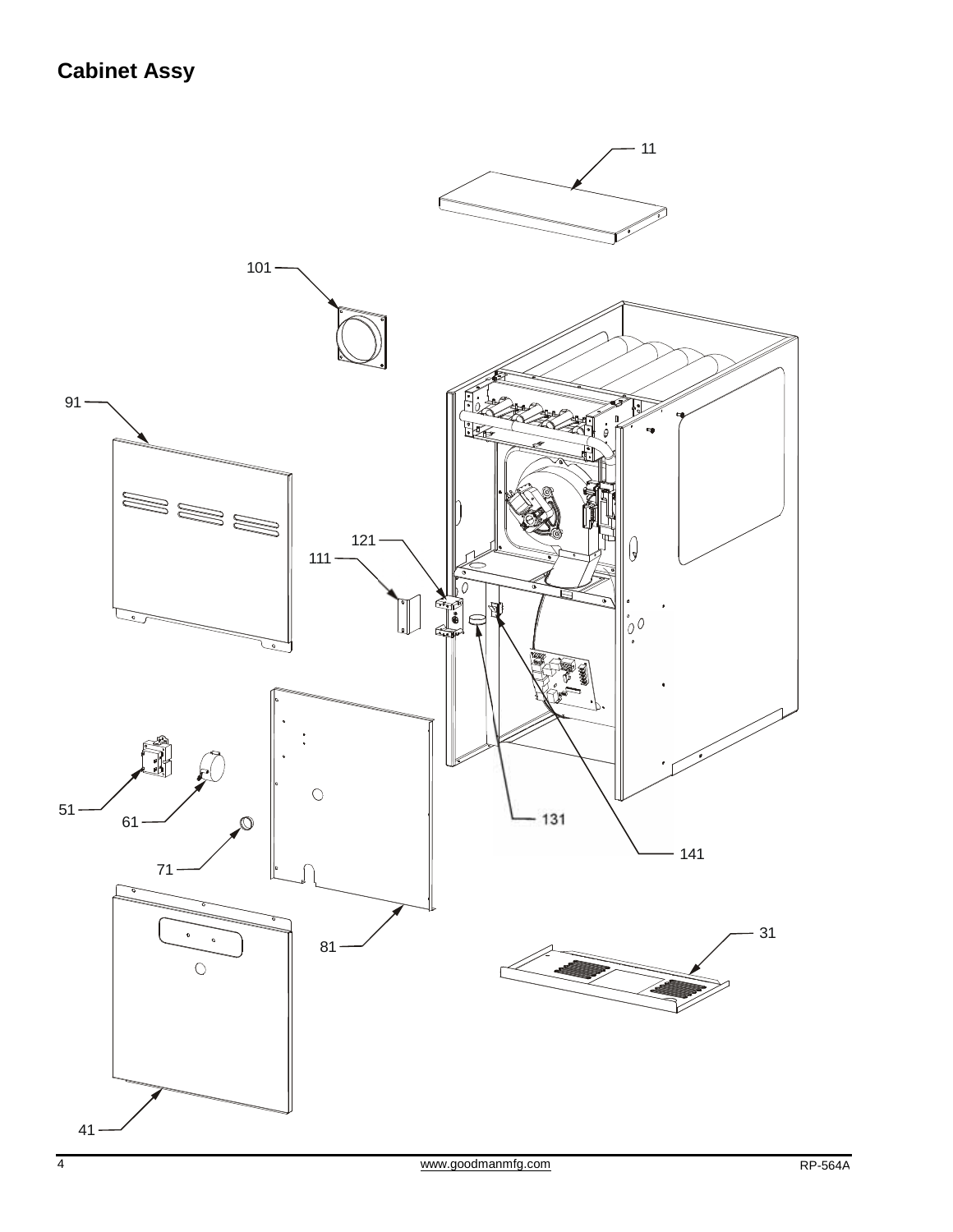## **Cabinet Assy**

|           | <b>Ref. Part</b> |                                            | Ref. Part |                     |
|-----------|------------------|--------------------------------------------|-----------|---------------------|
|           | No: No:          | <b>Description:</b>                        | No: No:   | <b>Description:</b> |
| Image 1:  |                  |                                            |           |                     |
| 11        | 0121F00183DG     | FURNACE BOTTOM 14" (M1, M2, M3, M4)        |           |                     |
| 11        | 0121F00190DG     | FURNACE BOTTOM 17.5" (M5, M6)              |           |                     |
| 11        | 0121F00191DG     | FURNACE BOTTOM 21" (M7, M8)                |           |                     |
| 31        | 0121F00141DG     | TOP 14" (M1, M2, M3, M4)                   |           |                     |
| 31        | 0121F00142DG     | TOP 17.5" (M5, M6)                         |           |                     |
| 31        | 0121F00143DG     | TOP 21" (M7, M8)                           |           |                     |
| 41        | 0121F00122DGS    | DOOR, BLOWER, 14"- (M1, M2, M3, M4)        |           |                     |
| 41        | 0121F00123DGS    | DOOR, BLOWER, 17.5" (M5, M6)               |           |                     |
| 41        | 0121F00124DGS    | DOOR, BLOWER, 21" (M7, M8)                 |           |                     |
| 51        | B1141605         | TRANSFORMER 120V TO 24V, 40 VA             |           |                     |
| 61        | B1370142         | PRESSURE SWITCH 0.60" WC (M1, M2, M5, M6)  |           |                     |
| 61        | B1370158         | PRESSURE SWITCH -0.70" WC (M3, M4, M7, M8) |           |                     |
| 71        | B1392139         | VIEW PORT BUSHING-BLOWER DOOR              |           |                     |
| 81        | 0121F00185       | INNER BLOWER DOOR 14" (M1, M2, M3, M4)     |           |                     |
| 81        | 0121F00192       | INNER BLOWER DOOR 17.5" (M5, M6)           |           |                     |
| 81        | 0121F00193       | INNER BLOWER DOOR 21" (M7, M8)             |           |                     |
| 91        | 0121F00118DGS    | DOOR CTRL ACCESS, 14" (M1, M2, M3, M4)     |           |                     |
| 91        | 0121F00120DGS    | DOOR CTRL ACCESS, 21" (M7, M8)             |           |                     |
| 91        | 0121F00119DGS    | DOOR CTRL ACCESS, 17.5" (M5, M6)           |           |                     |
| 101       | 4023500          | CHIMNEY TRANSITION TOP                     |           |                     |
| 111       | 4015502          | J-BOX COVER                                |           |                     |
| 121       | 4014502          | J-BOX                                      |           |                     |
| 131       | 0163F00001       | UNIVERSAL BUSHING WITH SLICE               |           |                     |
| 141       | B1370818         | <b>INTERLOCK SWITCH</b>                    |           |                     |
| NS        | 0259F00057       | ASSY, WIRE HARNESS, 12-PIN                 |           |                     |
| <b>NS</b> | 0161F00007       | <b>GOODMAN NAMEPLATE</b>                   |           |                     |
| ΝS        | 0159F00009       | IGNITOR WIRE HARNESS ASSY                  |           |                     |
| <b>NS</b> | 0259F00059       | KIT, WIRE DF                               |           |                     |
|           |                  |                                            |           |                     |

Expanded Model Nomenclature

| M1 - GDS80453AXCA |
|-------------------|
| M2 - GDS80453AXCB |
| M3 - GDS80703AXCA |
| M4 - GDS80703AXCB |
| M5 - GDS80904BXCA |
| M6 - GDS80904BXCB |
| M7 - GDS81155CXCA |
| M8 - GDS81155CXCB |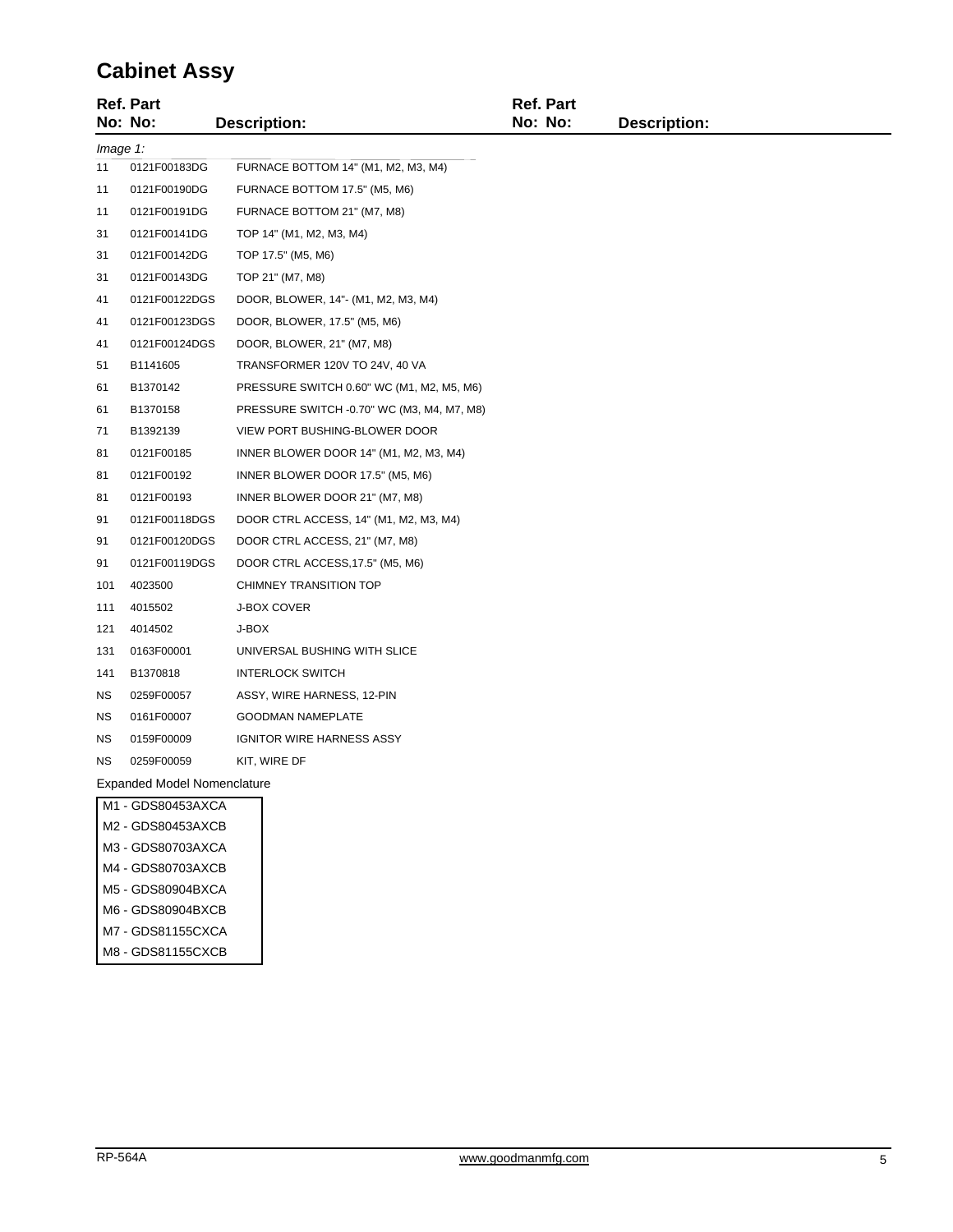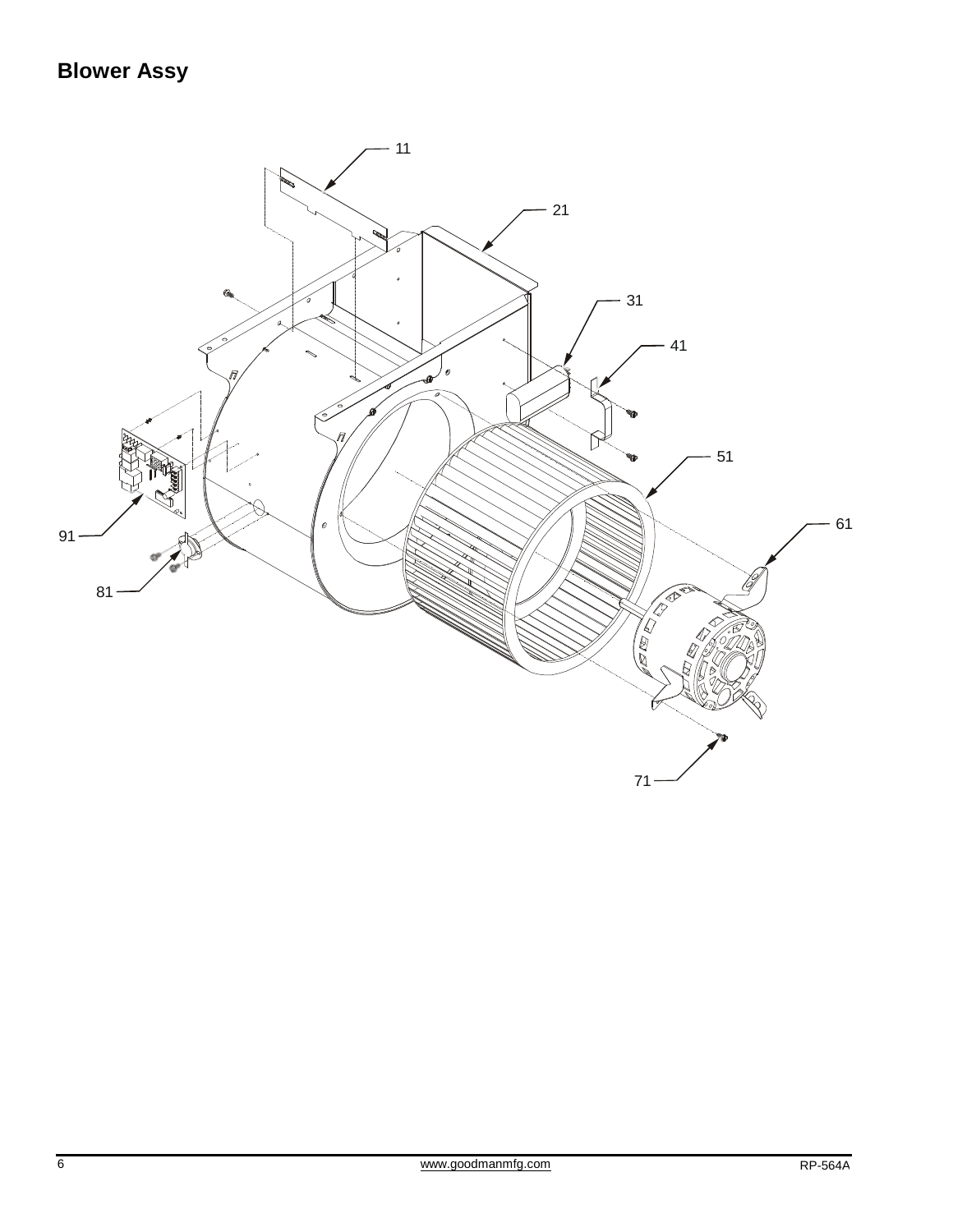## **Blower Assy**

|                                    | <b>Ref. Part</b><br>No: No: | <b>Description:</b>                                  | <b>Ref. Part</b><br>No: No: | <b>Description:</b> |
|------------------------------------|-----------------------------|------------------------------------------------------|-----------------------------|---------------------|
| $Image 1$ :                        |                             |                                                      |                             |                     |
| 11                                 | 764741F                     | BLOWER BLOCK-OFF 10 X 10 (M7, M8)                    |                             |                     |
| 11                                 | 764740F                     | BLOWER BLOCK-OFF 10 X 8 (M5, M6)                     |                             |                     |
| 11                                 | 764739                      | BLOWER CUT-OFF 10 X 6 (M1, M2, M3, M4)               |                             |                     |
| 21                                 | 2539307S                    | BLOWER HOUSING 10 X 10 (M7, M8)                      |                             |                     |
| 21                                 | 2539305S                    | BLOWER HOUSING 10 X 6 (M1, M2, M3, M4)               |                             |                     |
| 21                                 | 2539306S                    | BLOWER HOUSING 10 X 8 (M5, M6)                       |                             |                     |
| 31                                 |                             | CAP125000370RPS CAPACITOR 12.5/370V (M1, M2, M3, M4) |                             |                     |
| 31                                 |                             | CAP200000440RPS CAPACITOR 20/370V (M5, M6)           |                             |                     |
| 31                                 |                             | CAP250000370RPS CAPACITOR 25/370V (M7, M8)           |                             |                     |
| 41                                 | 1284835                     | <b>CAPACITOR STRAP</b>                               |                             |                     |
| 51                                 | B1368047A                   | BLOWER WHEEL 10 X 10 (M7, M8)                        |                             |                     |
| 51                                 | B1368034S                   | BLOWER WHEEL 10 X 6 (M1, M2, M3, M4)                 |                             |                     |
| 51                                 | B1368016S                   | BLOWER WHEEL 10 X 8 (M5, M6)                         |                             |                     |
| 61                                 | 0131F00022                  | BLOWER MOTOR 1/2 HP, 4 SP, 6 PL (M5, M6)             |                             |                     |
| 61                                 | 20046618S                   | BLOWER MOTOR 3/4 HP (M7, M8)                         |                             |                     |
| 61                                 | 0131F00021                  | MOTOR, 1/3HP, 4SP, 6PL (M1, M2, M3, M4)              |                             |                     |
| 71                                 | M0250558                    | TC SCREW (QTY 3)                                     |                             |                     |
| 81                                 | 0130F00038                  | PRIMARY LIMIT - LT BLUE 120°                         |                             |                     |
| 91                                 | PCBBF123S                   | IGNITION BOARD, HSI INTEGRATED                       |                             |                     |
| <b>Expanded Model Nomenclature</b> |                             |                                                      |                             |                     |
|                                    | M1 - GDS80453AXCA           |                                                      |                             |                     |
|                                    | M2 - GDS80453AXCB           |                                                      |                             |                     |

M3 - GDS80703AXCA M4 - GDS80703AXCB M5 - GDS80904BXCA M6 - GDS80904BXCB M7 - GDS81155CXCA M8 - GDS81155CXCB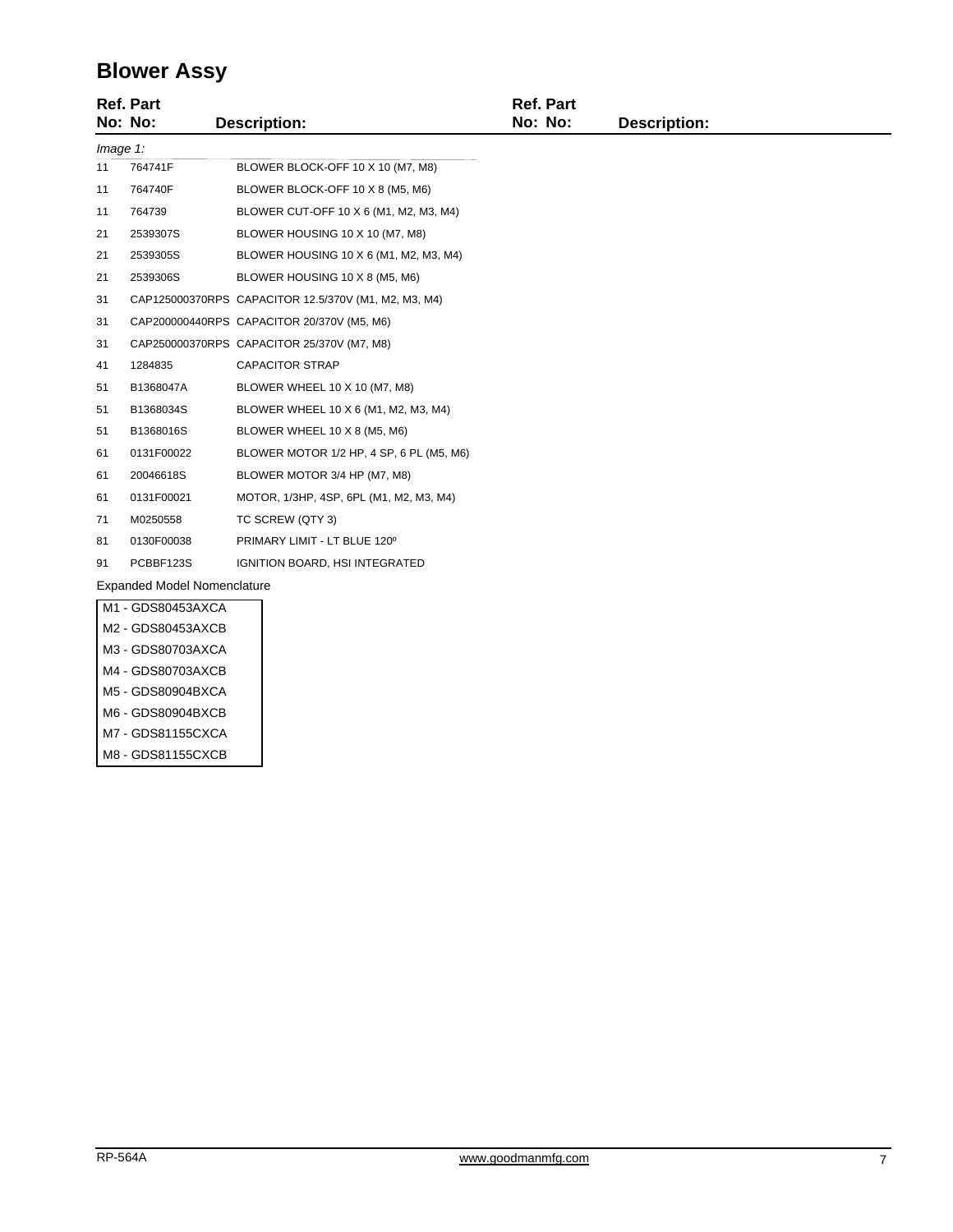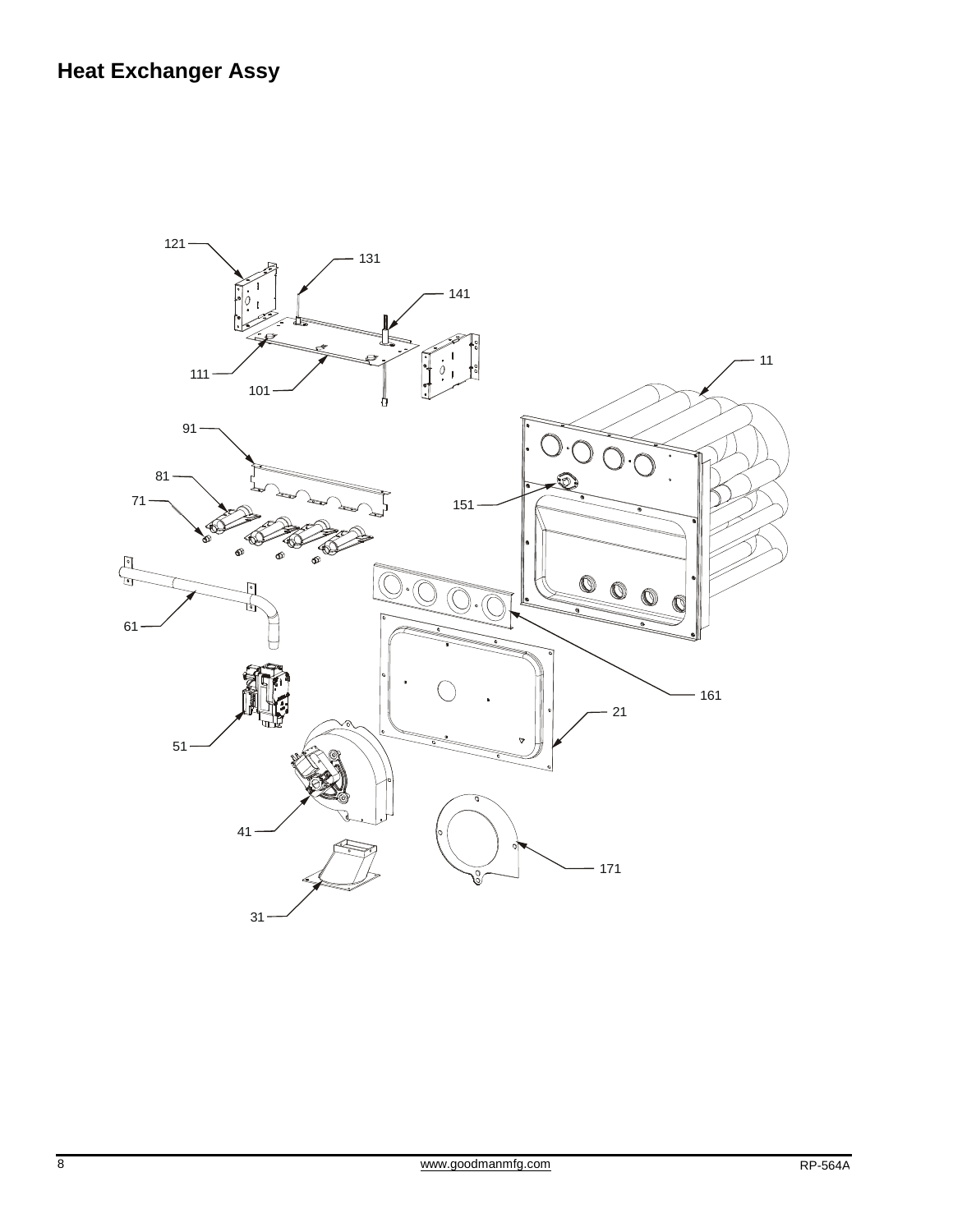# **Heat Exchanger Assy**

|          | <b>Ref. Part</b><br>No: No: | <b>Description:</b>                               | <b>Ref. Part</b><br>No: No:            | <b>Description:</b>                |
|----------|-----------------------------|---------------------------------------------------|----------------------------------------|------------------------------------|
| Image 1: |                             |                                                   |                                        | <b>Expanded Model Nomenclature</b> |
| 11       | 0270F00900                  | HEAT EXCHANGER ASSY (M1, M2)                      | M1 - GDS80453AXCA                      |                                    |
| 11       | 0270F00901                  | HEAT EXCHANGER ASSY (M3, M4)                      | M2 - GDS80453AXCB                      |                                    |
| 11       | 0270F00902                  | <b>HEAT EXCHANGER ASSY (M5, M6)</b>               | M3 - GDS80703AXCA                      |                                    |
| 11       | 0270F00903                  | HEAT EXCHANGER ASSY (M7, M8)                      | M4 - GDS80703AXCB                      |                                    |
| 21       | 0121F00126                  | FLUE COLLECTOR BOX KIT 14" 1.25 DIA (M1, M2)      | M5 - GDS80904BXCA                      |                                    |
| 21       | 0121F00208                  | FLUE COLLECTOR BOX KIT 14" 2.5 DIA (M3, M4)       | M6 - GDS80904BXCB                      |                                    |
| 21       | 0121F00201                  | FLUE COLLECTOR BOX KIT 17.5", 2.5 DIA (M5,<br>M6) | M7 - GDS81155CXCA<br>M8 - GDS81155CXCB |                                    |
| 21       | 0121F00200                  | FLUE COLLECTOR BOX KIT 21" 2.75 DIA (M7, M8)      |                                        |                                    |
| 31       | 0128F00006                  | CHIMNEY TRANSITION BOTTOM                         |                                        |                                    |
| 41       | 0131M00002S                 | <b>VENT MOTOR</b>                                 |                                        |                                    |
| 51       | B1282628                    | GAS VALVE (36G) (M1, M3, M5, M7)                  |                                        |                                    |
| 51       | 0151M00013                  | GAS VALVE (HONEYWELL 1 STG) (M2, M4, M6,<br>M8)   |                                        |                                    |
| 61       | 0120F00006                  | MANIFOLD (M1, M2)                                 |                                        |                                    |
| 61       | 0120F00007                  | MANIFOLD (M3, M4)                                 |                                        |                                    |
| 61       | 0120F00008                  | MANIFOLD (M5, M6)                                 |                                        |                                    |
| 61       | 0120F00009                  | MANIFOLD (M7, M8)                                 |                                        |                                    |
| 71       | 10716003                    | ORIFICE (QTY AR)                                  |                                        |                                    |
| 81       | B4022700                    | INSHOT BURNER ASSY 3" (QTY AR)                    |                                        |                                    |
| 91       | 0121F00167                  | BURNER BRACKET 2B (M1, M2)                        |                                        |                                    |
| 91       | 0121F00168                  | BURNER BRACKET 3B (M3, M4)                        |                                        |                                    |
| 91       | 0121F00169                  | BURNER BRACKET 4B (M5, M6)                        |                                        |                                    |
| 91       | 0121F00170                  | BURNER BRACKET 5B (M7, M8)                        |                                        |                                    |
| 101      | 0121F00162                  | BURNER BOX TOP 2 CELL (M1, M2)                    |                                        |                                    |
| 101      | 0121F00163                  | BURNER BOX TOP 3 CELL (M3, M4)                    |                                        |                                    |
| 101      | 0121F00164                  | BURNER BOX TOP 4 CELL (M5, M6)                    |                                        |                                    |
| 101      | 0121F00165                  | BURNER BOX TOP 5 CELL (M7, M8)                    |                                        |                                    |
| 111      | 10123529                    | <b>MANUAL RESET LIMIT</b>                         |                                        |                                    |
| 121      | 0121F00146                  | BURNER BOX SIDE (QTY 2)                           |                                        |                                    |
| 131      | 0130F00010                  | <b>FLAME SENSOR</b>                               |                                        |                                    |
| 141      | 20165703S                   | <b>IGNITOR</b>                                    |                                        |                                    |
| 151      | 0130F00036                  | PRIMARY LIMIT - PINK (M5, M6, M7, M8)             |                                        |                                    |
| 151      | 0130F00035                  | PRIMARY LIMIT - PURPLE 220° (M1, M2, M3, M4)      |                                        |                                    |
| 161      | 4028000                     | ORIFICE SHIELD 2 CELL (M1, M2)                    |                                        |                                    |
| 161      | 4028001                     | ORIFICE SHIELD 3 CELL (M3, M4)                    |                                        |                                    |
| 161      | 4028002                     | ORIFICE SHIELD 4 CELL (M5, M6)                    |                                        |                                    |
| 161      | 4028003                     | ORIFICE SHIELD 5 CELL (M7, M8)                    |                                        |                                    |
| 171      | 0154F00003                  | VENT MOTOR GASKET 14" (M1, M2, M3, M4)            |                                        |                                    |
| 171      | 0154F00004                  | VENT MOTOR GASKET 17.5" (M5, M6)                  |                                        |                                    |
| 171      | 0154F00005                  | VENT MOTOR GASKET 21" (M7, M8)                    |                                        |                                    |